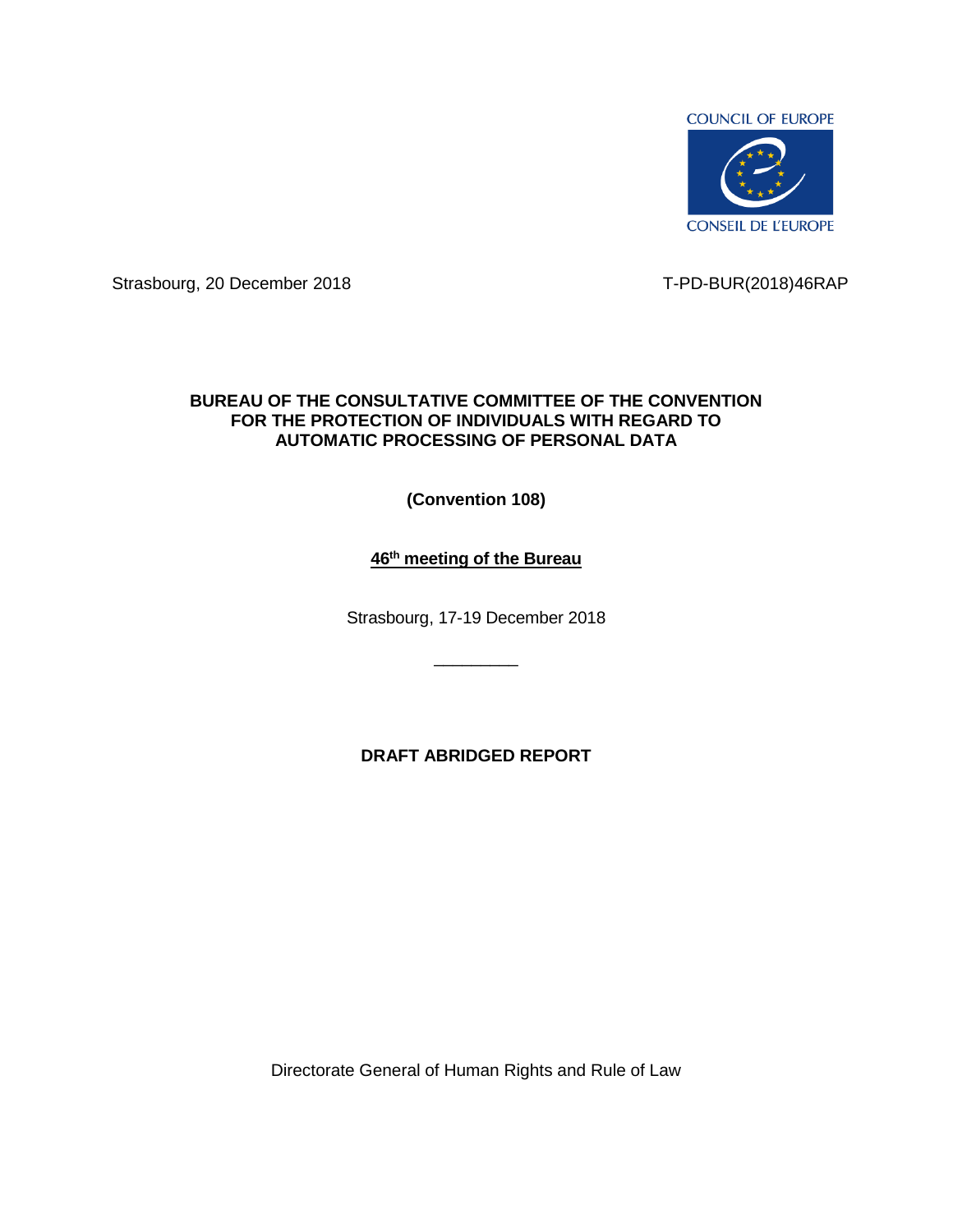1. The Bureau of the Consultative Committee of the Convention for the Protection of Individuals with regard to Automatic Processing of Data ("Convention 108") held its 46<sup>th</sup> meeting in Strasbourg from 17 to 19 December 2018 with Ms. Alessandra Pierucci (Italy) in the chair. The agenda, as adopted by the Bureau and the list of participants are set out in Appendices I and II.

2. The Bureau of the Committee of Convention 108:

2.1. took note of the information provided by Mr Jan Kleijssen, Director of the Information Society and Action against Crime Directorate, regarding namely:

- the approval of the Recommendation on the protection of health related data by the Steering Committee on Media and Information Society (CDMSI) and its decision to submit the draft to the Committee of Ministers for adoption early 2019,

- the approval by the CDMSI of the Draft Declaration on the manipulative capabilities of algorithmic processes,

- the organisation of the conference "Governing the Game Changer – Impacts of artificial intelligence development on human rights, democracy and the rule of law" scheduled on 26-27 February 2019 in Helsinki;

2.2. took note of the information provided by the Secretariat on the state of signatures of the amending Protocol CETS 223 and in particular of the forthcoming signature on 9 January 2019 by Hungary;

2.3. examined the draft explanatory memorandum of the draft Recommendation on the protection of health-related data, held an exchange of views, and agreed that a revised version of the draft explanatory memorandum would be circulated to delegations for an ultimate possibility to comment before the finalisation of the draft and approval by written procedure;

2.4. examined the draft Guidelines on data protection in artificial intelligence, held an exchange of views with the expert, Mr Alessandro Mantelero and decided that a revised version of the draft Guidelines would be circulated to delegations for comments before being submitted to the Committee for adoption by written procedure;

2.5. took note of the presentations made by representatives of the Secretariats of Group of States against Corruption (GRECO), Action against Trafficking in Human Beings (GRETA), European Social Charter and the Conference of the Parties to the [Convention on Laundering, Search, Seizure and Confiscation of the](http://www.coe.int/en/web/conventions/full-list/-/conventions/treaty/198)  [Proceeds from Crime and on the Financing of Terrorism \(CETS 198\),](http://www.coe.int/en/web/conventions/full-list/-/conventions/treaty/198) on the respective monitoring mechanisms models, held an exchange of views with the expert, Ms Cécile de Terwangne, on the basis of the working documents and decided to pursue the work at its next meeting;

2.6. took note of the information provided by the Secretariat on ICANN related issues, notably on the call for Public Comment on the Initial Report published by the Expedited Policy Development Process (EPDP) Team on the Temporary Specification for gTLD Registration Data;

2.7. took note of the information provided by the Secretariat on the developments with regard to the Second Additional Protocol to the Budapest Convention, in particular on the informal meeting held on 26 November with the participation of data protection and cybercrime experts and held an exchange of views based on the outcome of this meeting and the report "Conditions for obtaining subscriber information in relation to dynamic versus static IP addresses: overview of relevant court decisions and developments" prepared by the Cybercrime Convention Committee (T-CY);

2.8. took note of the information on co-operation with other Council of Europe bodies;

2.9. took note of the major developments at national and international level in the data protection field and, in particular of the participation foreseen in the Conference Computers, Privacy & Data Protection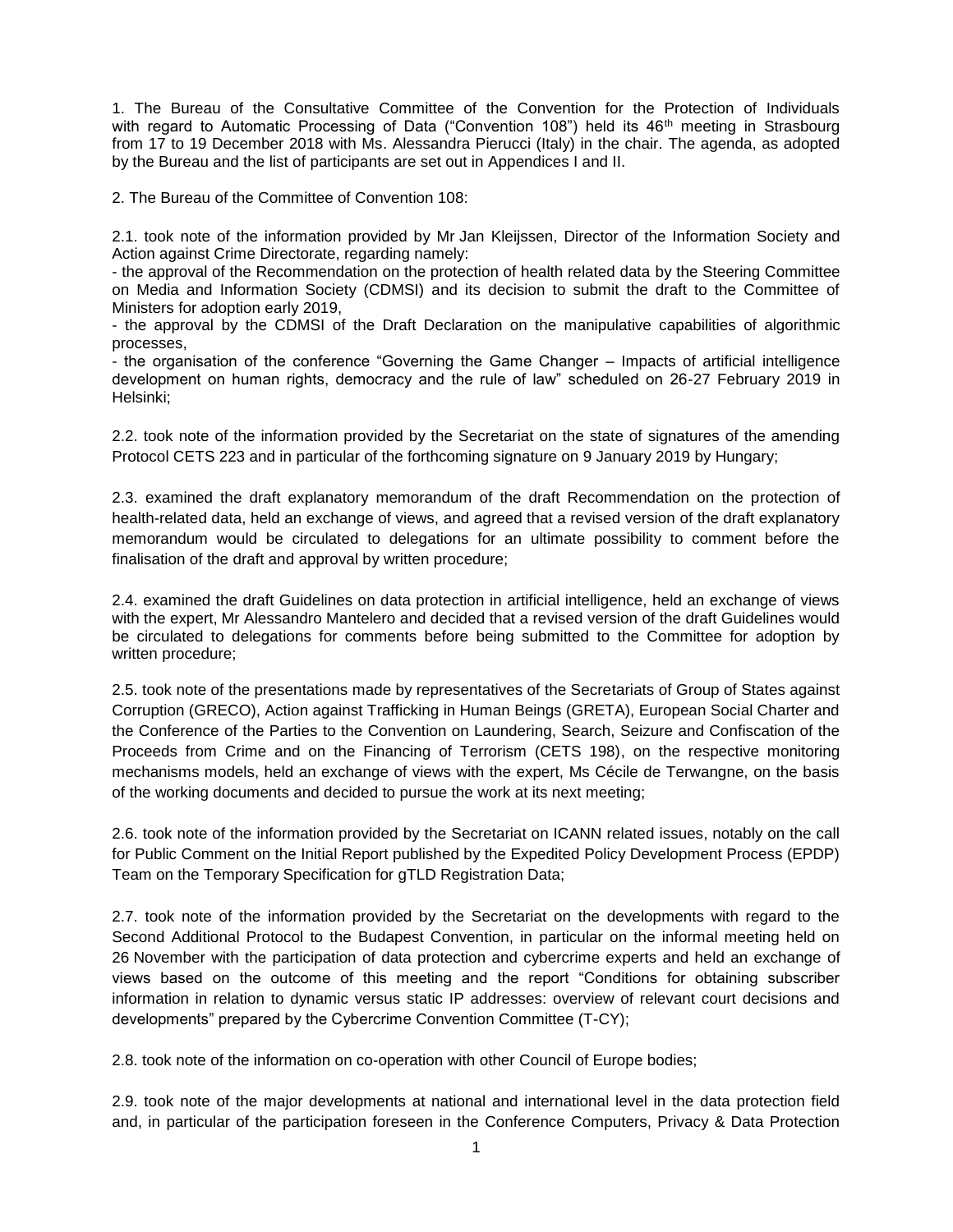(CPDP 2019) "Data Protection and democracy" (Brussels, Belgium, 30 January-1 February 2019) and the preparations of the 13<sup>th</sup> edition of data protection day on 28 January 2019;

2.10. took note of the information provided by observers, in particular of the presentation by the representative of the OECD Working Party on Security and Privacy in the Digital Economy on the work program 2019-2020 and especially on initiatives regarding Privacy and Data Governance and Artificial Intelligence ;

2.11. took note of the information on the possible fields of cooperation regarding the implementation of the Macolin Convention, held an exchange of views with the expert, Mr Christian Flueckiger, and confirmed the availability of the Committee to support the Secretariat of the Macolin Convention in providing practical guidance regarding data protection;

2.12. took note of the information provided by the Secretariat regarding the launch and progress in the implementation of the Stefano Rodota Award and examined *in camera* the applications received with a view to selecting the winners;

2.13. took note of the concerns raised by several international non-governmental organisations and Serbian organisations regarding the process of selection of the new Commissioner for information of public importance and personal data protection of Serbia;

2.14. confirmed the dates of the Plenary meetings to be held in Strasbourg from 12 to 14 June 2019 (with preceding event of the UN Special Rapporteur on the right to privacy regarding the consultation on health data, 11 June and 12 June morning) and from 19 to 21 November 2019 and of the next Bureau meetings, to be held from 20 to 22 March 2019 in Paris, from 25 to 27 September 2019 in Paris and from 11 to 13 December 2019 in Strasbourg.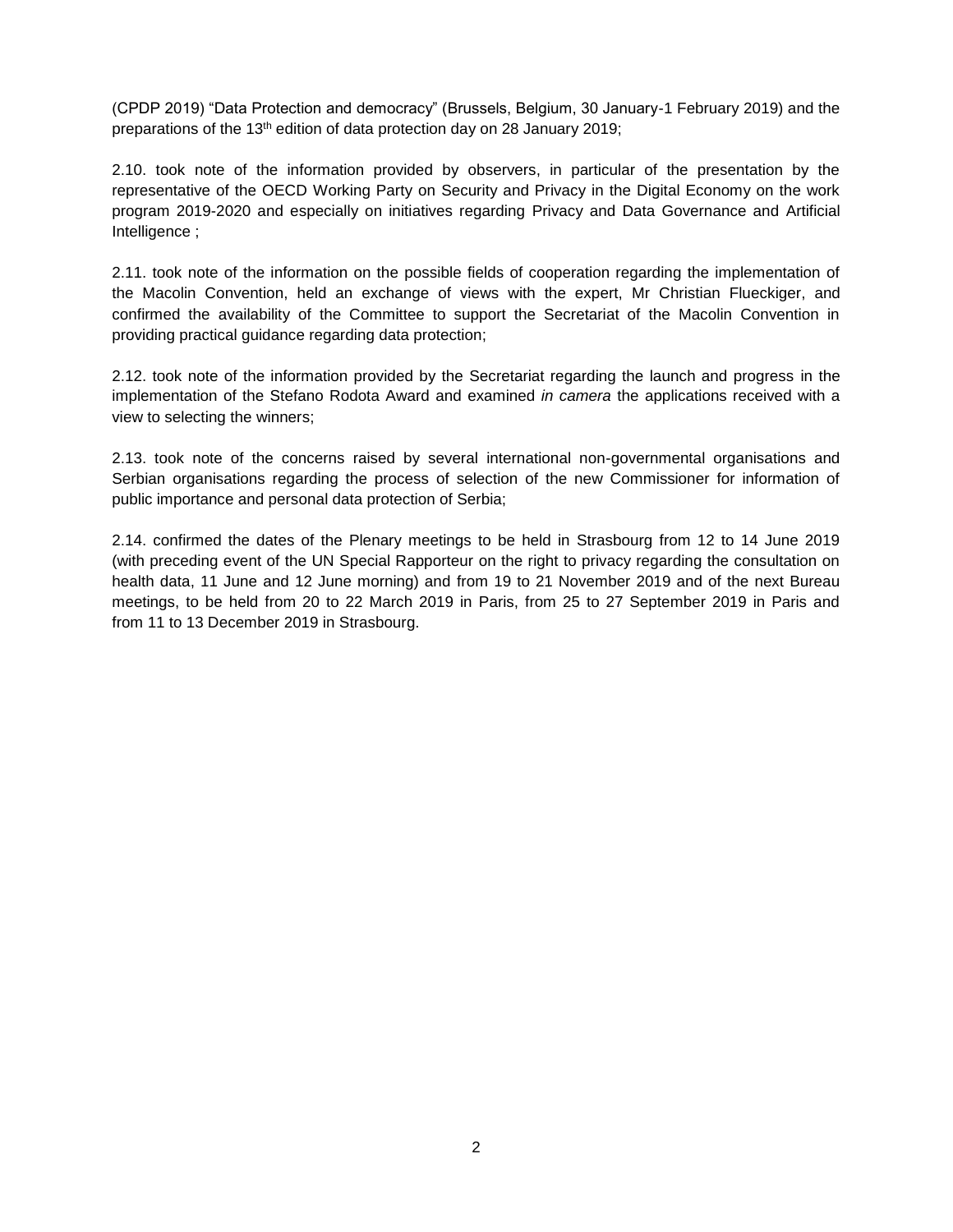# **APPENDIX I.**

# **AGENDA**

|                       | 1. Opening of the meeting                                                                                                                    |
|-----------------------|----------------------------------------------------------------------------------------------------------------------------------------------|
| T-PD(2018)RAP37Abr    | Abridged report of the 37 <sup>th</sup> Plenary meeting<br>(Strasbourg, 20-22 November 2018)                                                 |
| T-PD(2018)45RAP       | Abridged report of the 45 <sup>th</sup> Bureau meeting<br>(Strasbourg, 24-26 September 2018)                                                 |
| T-PD(2017)WP2018-2019 | Work programme of the Committee 2018-2019                                                                                                    |
| T-PD(2017)Rules       | Rules of procedure                                                                                                                           |
|                       | 2. Adoption of the agenda                                                                                                                    |
|                       | 3. Statement by the secretariat                                                                                                              |
|                       | Mr Jan Kleijssen, Director, Information Society and Action against<br>Crime (TBC)                                                            |
|                       | 4. Modernisation of Convention 108                                                                                                           |
|                       | Required action: The Bureau will take note of the information provided<br>by the secretariat.                                                |
|                       | Consolidated text of the modernised version of Convention 108<br>٠                                                                           |
|                       | <b>Explanatory report of the modernised Convention 108</b><br>٠                                                                              |
|                       | <b>Amending Protocol</b><br>٠                                                                                                                |
|                       | 5. State of play, ratifications and accessions                                                                                               |
|                       | Required action: The Bureau will take note of the information<br>provided by the secretariat.                                                |
|                       | Convention 108+: chart of signatures and ratification<br>Convention 108: chart of signatures and ratifications                               |
|                       | 6. Protection of Health-related data                                                                                                         |
|                       | Required action: The Bureau will hold an exchange of views on the<br>draft explanatory memorandum based on the written comments<br>received. |
| T-PD(2018)11Rev2      | Draft explanatory memorandum                                                                                                                 |
| T-PD(2018)06Rev       | Recommendation on the protection of health related data                                                                                      |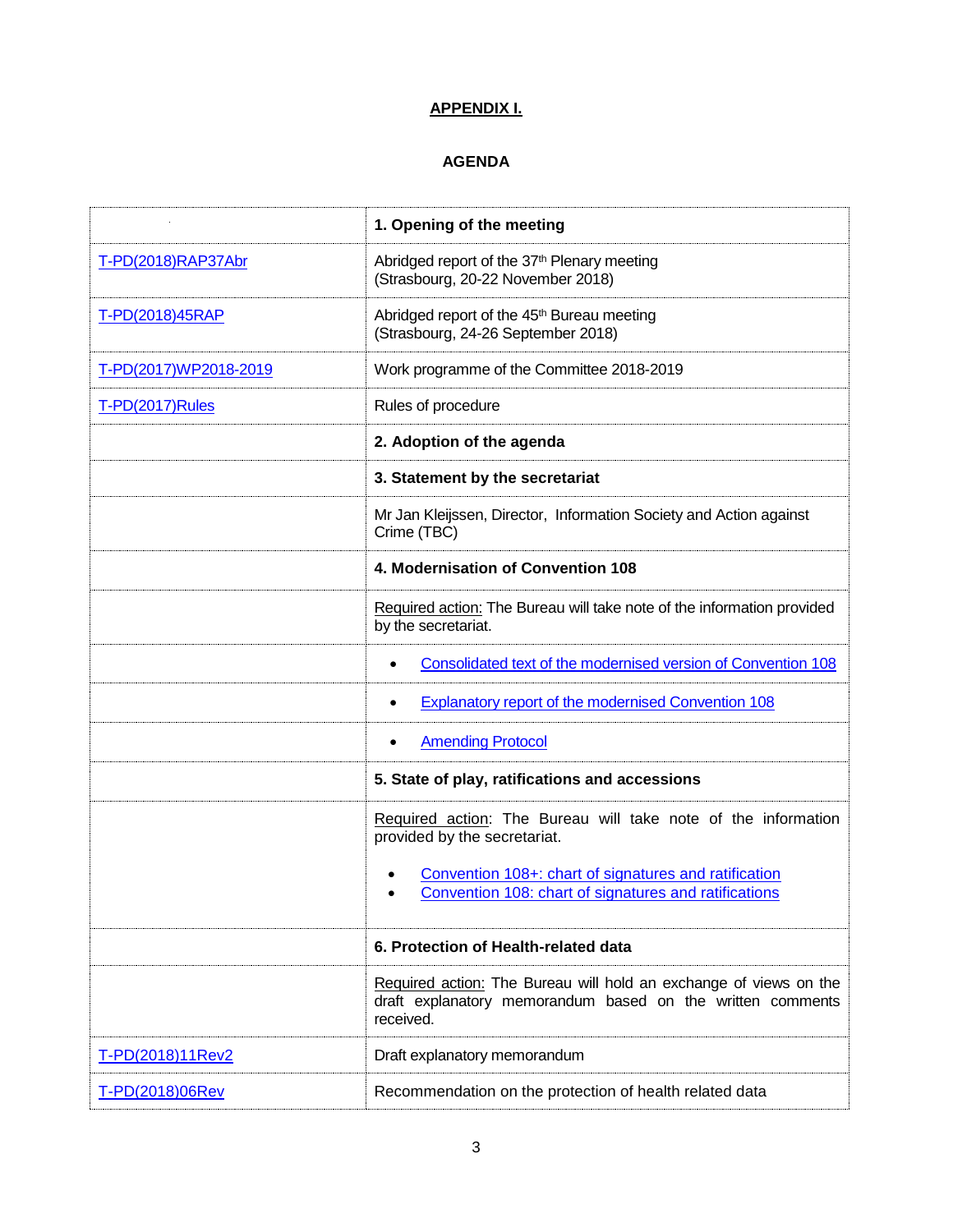| T-PD(2015)07             | Presentation<br>report on the<br>possible<br>update<br>of<br>the<br>Recommendation $n^{\circ}$ R (97) 5 on the protection of medical data by<br>Ms Jeanne Bossi Malafosse                                                                    |
|--------------------------|----------------------------------------------------------------------------------------------------------------------------------------------------------------------------------------------------------------------------------------------|
| Recommendation N° (97) 5 | on the protection of medical data                                                                                                                                                                                                            |
|                          | Compilation of comments received on the Draft explanatory<br>memorandum on the protection of health-related data                                                                                                                             |
|                          | 7. Artificial intelligence                                                                                                                                                                                                                   |
|                          | Expert: Mr Alessandro Mantelero, Associated Professor, Politecnico di<br>Torino, Italy.                                                                                                                                                      |
|                          | Required action: The Bureau will take note of the information provided<br>by the expert and will re-examine the draft guidelines in light of the<br>written comments received.                                                               |
| T-PD(2018)09Rev          | Report on "Artificial intelligence"                                                                                                                                                                                                          |
| T-PD(2018)17rev          | <b>Draft Guidelines</b>                                                                                                                                                                                                                      |
| T-PD(2018)23REV_Bil      | Compilation of comments on the Draft Guidelines on Artificial<br>Intelligence                                                                                                                                                                |
|                          | 8. Evaluation and follow up mechanism under Convention<br>$108 +$                                                                                                                                                                            |
|                          | Expert: Ms Cécile de Terwangne, CRIDS, Namur.                                                                                                                                                                                                |
|                          | Required action: The Bureau will take note of the information provided<br>by the expert and will hold an exchange of views on the topic.                                                                                                     |
| T-PD(2018)20             | Draft questionnaire on the evaluation and follow-up mechanism                                                                                                                                                                                |
| T-PD(2018)21             | Information elements on the evaluation and follow-up mechanism                                                                                                                                                                               |
|                          | Compilation of data protection practices                                                                                                                                                                                                     |
|                          | 9. ICANN                                                                                                                                                                                                                                     |
|                          | Required action: The Bureau will take note of the information<br>provided by the Secretariat.                                                                                                                                                |
| T-PD(2018)18             | Privacy and data protection principles guide for ICANN<br>٠<br>related data processing<br><b>ICANN letter European Data Protection Board (EDBP)</b><br>$\bullet$<br>(05/07/2018)<br>Letter Article 29 Working Party on WHOIS (11 April 2018) |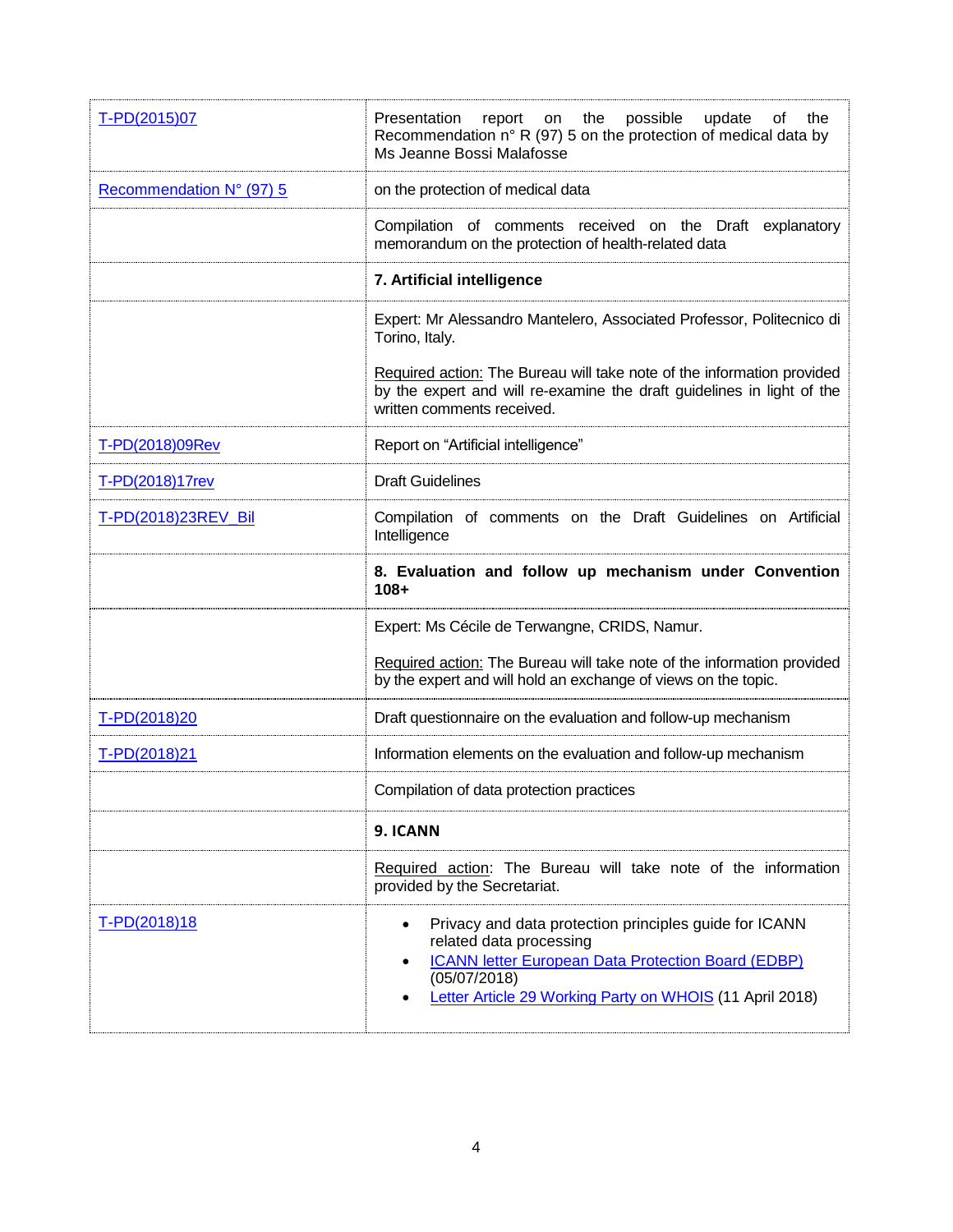|                                                                                                                                                                                                                                                                                               | 10. Law enforcement transborder access to data                                                                                                                                                                                                                                                                                                  |
|-----------------------------------------------------------------------------------------------------------------------------------------------------------------------------------------------------------------------------------------------------------------------------------------------|-------------------------------------------------------------------------------------------------------------------------------------------------------------------------------------------------------------------------------------------------------------------------------------------------------------------------------------------------|
|                                                                                                                                                                                                                                                                                               | Expert: Mr Gert Vermeulen, Full Professor, Department Chair,<br>Department Criminology, Criminal Law and Social Law, Institute for<br>International Research on Criminal Policy (IRCP)<br>Required action: The Bureau will take note of the information<br>provided by the expert and will hold an exchange of views on the<br>issues at stake. |
| T-CY discussion paper: Conditions for<br>obtaining subscriber information -<br>static versus dynamic IP addresses<br><b>Answers from the Committee of</b><br>Convention 108 to<br>the Discussion paper for the Octopus<br>Conference<br><b>Key messages of the Octopus</b><br>Conference 2018 |                                                                                                                                                                                                                                                                                                                                                 |
|                                                                                                                                                                                                                                                                                               | 11. Cooperation with other Council of Europe bodies and<br>entities                                                                                                                                                                                                                                                                             |
|                                                                                                                                                                                                                                                                                               | Required action: The Bureau will take note of the information<br>provided by the secretariat.                                                                                                                                                                                                                                                   |
|                                                                                                                                                                                                                                                                                               | <b>Bioethics Committeee (DH-BIO)</b><br><b>CEPEJ</b><br><b>CDPC</b><br>PC-OC<br><b>Venice Commission</b><br>Steering Committee on Media and Information Society<br>(CDMSI)<br>o MSI-AUT                                                                                                                                                         |
|                                                                                                                                                                                                                                                                                               | 12. Overview of activities and major developments in the field<br>of data protection                                                                                                                                                                                                                                                            |
|                                                                                                                                                                                                                                                                                               | Required action: The Bureau will take note of the information<br>provided by the Secretariat.                                                                                                                                                                                                                                                   |
|                                                                                                                                                                                                                                                                                               | International Conference Computers, Privacy & Data Protection<br>"Data Protection and democracy" (CPDP 2019) (Brussels, Belgium,<br>30 January-1 February 2019)                                                                                                                                                                                 |
|                                                                                                                                                                                                                                                                                               | 13. Observers                                                                                                                                                                                                                                                                                                                                   |
|                                                                                                                                                                                                                                                                                               | Required action: The Bureau will take note of the information<br>provided by the observers.                                                                                                                                                                                                                                                     |
| T-PD(2018)04Rev3                                                                                                                                                                                                                                                                              | Observers - State of play and admission criteria                                                                                                                                                                                                                                                                                                |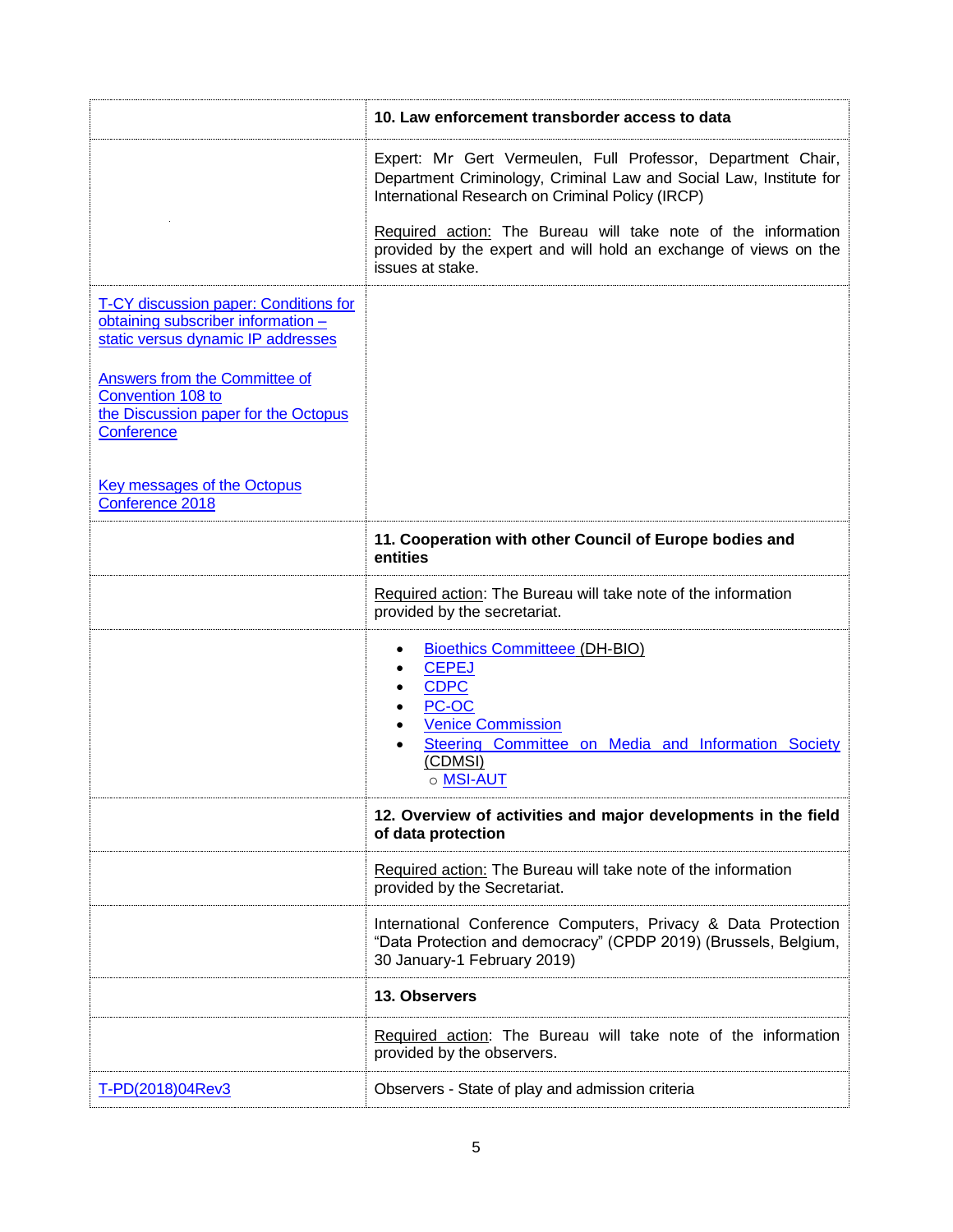| <b>14. Macolin Convention</b>                                                                                                                                                                               |
|-------------------------------------------------------------------------------------------------------------------------------------------------------------------------------------------------------------|
| Required action: The Bureau will take note of the information<br>provided by the expert, Mr Christian Flueckiger and the Secretariat<br>and will hold a discussion on the issues at stake.                  |
| 15. Stefano Rodota Award                                                                                                                                                                                    |
| Required action: The Bureau will consider the applications<br>received.                                                                                                                                     |
| 16. Next meetings                                                                                                                                                                                           |
| Required action: The Bureau will take note of the dates for the next<br>meetings.                                                                                                                           |
| Dates of further Bureau meetings in 2019:                                                                                                                                                                   |
| • 47th Bureau meeting (Paris, 20-22 March 2019)<br>• 48th Bureau meeting (Paris, 25-27 September 2019)<br>• 49th Bureau meeting (Strasbourg, 11-13 December 2019)<br>Dates of the Plenary meetings in 2019: |
| • 38th Plenary meeting (Strasbourg, 12-14 June 2019)                                                                                                                                                        |
| • 39th Plenary meeting (Strasbourg, 19-21 November 2019)                                                                                                                                                    |
| 17. Any Other Business                                                                                                                                                                                      |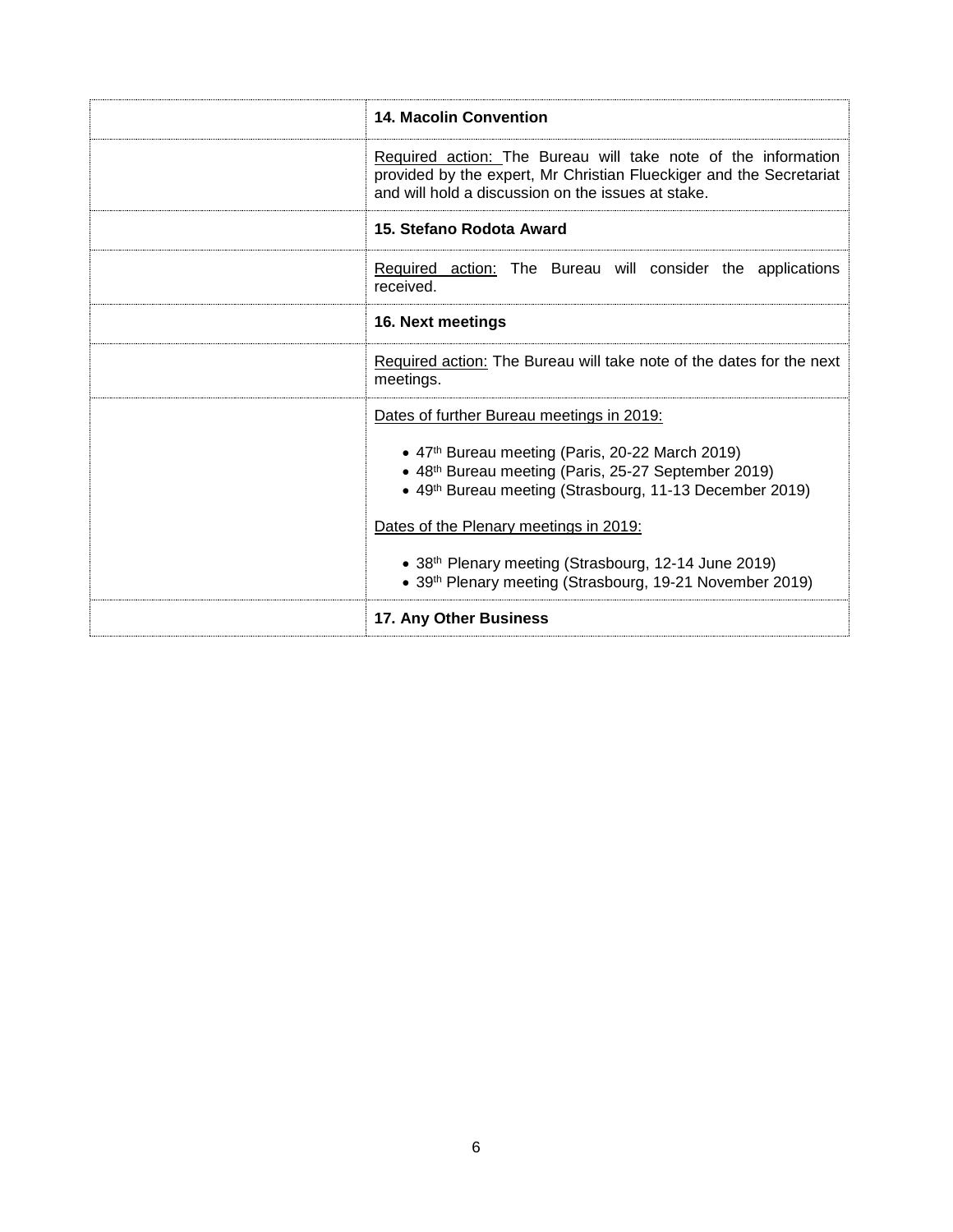# **APPENDIX II.**

## **LIST OF PARTICIPANTS**

## **MEMBERS OF THE BUREAU / MEMBRES DU BUREAU**

## **FRANCE (apologised / excusée)**

## **GEORGIE / GEORGIA**

Tamar Kaldani, (first Vice-Chair / premier Vice-président), Personal Data Protection Inspector of Georgia

## **ITALY / ITALIE**

Pierucci Alessandra, (Chair / Présidente), Piazza di Monte Citorio 121, 00186 Rome

## **LUXEMBOURG**

Gérard Lommel (second vice-chair / deuxième Vice-président), Commissaire du gouvernement à la protection des données

## **PORTUGAL**

João Pedro Cabral, Legal Adviser, Directorate General of Justice Policy, Ministry of Justice

## **SERBIA / SERBIE**

Nevena Ružić, Head of Office, Commissioner for Information of Public Importance and Personal Data **Protection** 

#### **SENEGAL**

Awa Ndiaye, Présidente, Commission de Protection des données personnelles (CDP)

## **SWITZERLAND / SUISSE**

Jean-Philippe Walter, Préposé suppléant, Préposé fédéral à la protection des données et à la transparence (PFPDT), Chancellerie fédérale

## **MEMBERS OF THE COMMITTEE / MEMBRES DU COMITE**

## **MEXICO / MEXIQUE**

Lorena Alvarado-Quezada, Adjointe de l'Observateur Permanent, Mission Permanente du Mexique auprès du Conseil de l'Europe, Strasbourg

## **REPUBLIC OF MOLDOVA / REPUBLIQUE DE MOLDOVA**

Eduard Raducan, Director, National Center for Personal Data Protection of the Republic of Moldova

## **SENEGAL**

Dieguy Diop, Chef du Bureau de la Coopération, Commission de Protection des données personnelles (CDP)

## **SLOVAK REPUBLIC / RÉPUBLIQUE SLOVAQUE**

Petra Lasova, Department of Legal Services, The Office for Personal Data Protection of the Slovak Republic

## **SPAIN / ESPAGNE**

Pablo Manuel Mateos Gascueña, International Department, Data Protection Agency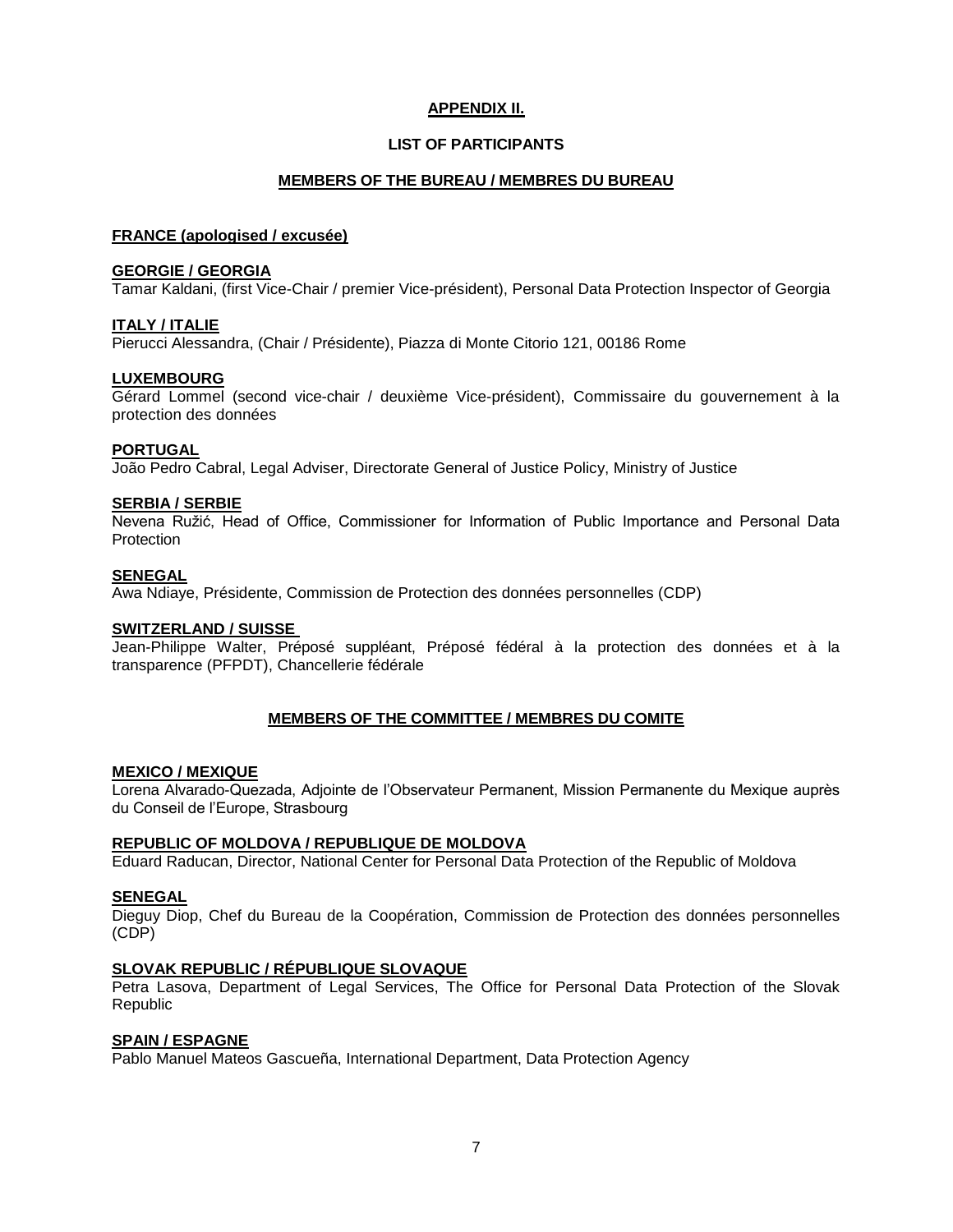## **TURKEY / TURQUIE**

Güray Güçlü, Legal Counselor, Permanent Representation of Turkey to the Council of Europe, Strasbourg, France

## **OBSERVERS / OBSERVATEURS**

#### **ABU DHABI GLOBAL MARKET REGISTRATION AUTHORITY**

Sami Mohammed, Monitoring & Enforcement Manager Registration Authority, Abu Dhabi Global Market, Abu Dhabi United Arab Emirates

#### **EUROPEAN DATA PROTECTION SUPERVISOR (EDPS) / LE CONTRÔLEUR EUROPEEN DE LA PROTECTION DES DONNÉES (CEPD)**

Olivier Matter, Team Leader for International Cooperation

#### **DELEGATION OF THE EUROPEAN UNION / DELEGATION DE L'UNION EUROPEENNE**

Per Ibold, International Relations Officer, European Commission, DG Justice – Unit 02, Brussels, Belgium

André Ortega Costa, stagiaire

## **INTERNATIONAL COMMITTEE OF THE RED CROSS / COMITÉ INTERNATIONAL DE LA CROIX-ROUGE (ICRC)**

Maria-Elena Ciccolini, Deputy Data Protection Officer for Europe and Central Asia, International Committee of the Red Cross (ICRC)

#### **ORGANISATION FOR ECONOMIC CO-OPERATION AND DEVELOPMENT (OECD) / ORGANISATION DE COOPÉRATION ET DE DÉVELOPPEMENT ÉCONOMIQUE (OCDE)**

Elettra Ronchi, PhD, Head of Unit, Senior Policy Analyst, Digital Economy and Policy Division, Directorate for Science, Technology and Innovation

## **EXPERTS**

Cécile de Terwangne, Professor Law Faculty, Namur University (FUNDP), CRIDS, Research Director, Namur, Belgium

Christian Flueckiger, Préposé à la protection des données et à la transparence, Jura et Neuchâtel, Les Breuleux, Suisse

Alessandro Mantelero, Tenured Aggregate Professor at Politecnico di Torino, Italy

## **COUNCIL OF EUROPE SECRETARIAT / SECRETARIAT DU CONSEIL DE L'EUROPE**

## **Directorate General Human Rights and Rule of Law / Direction générale Droits de l'Homme et Etat de Droit (DG I.)**

## **Directorate of Information Society and Action against Crime / Direction de la société de l'information et de la lutte contre la criminalité**

Jan Kleijssen, Director / Directeur